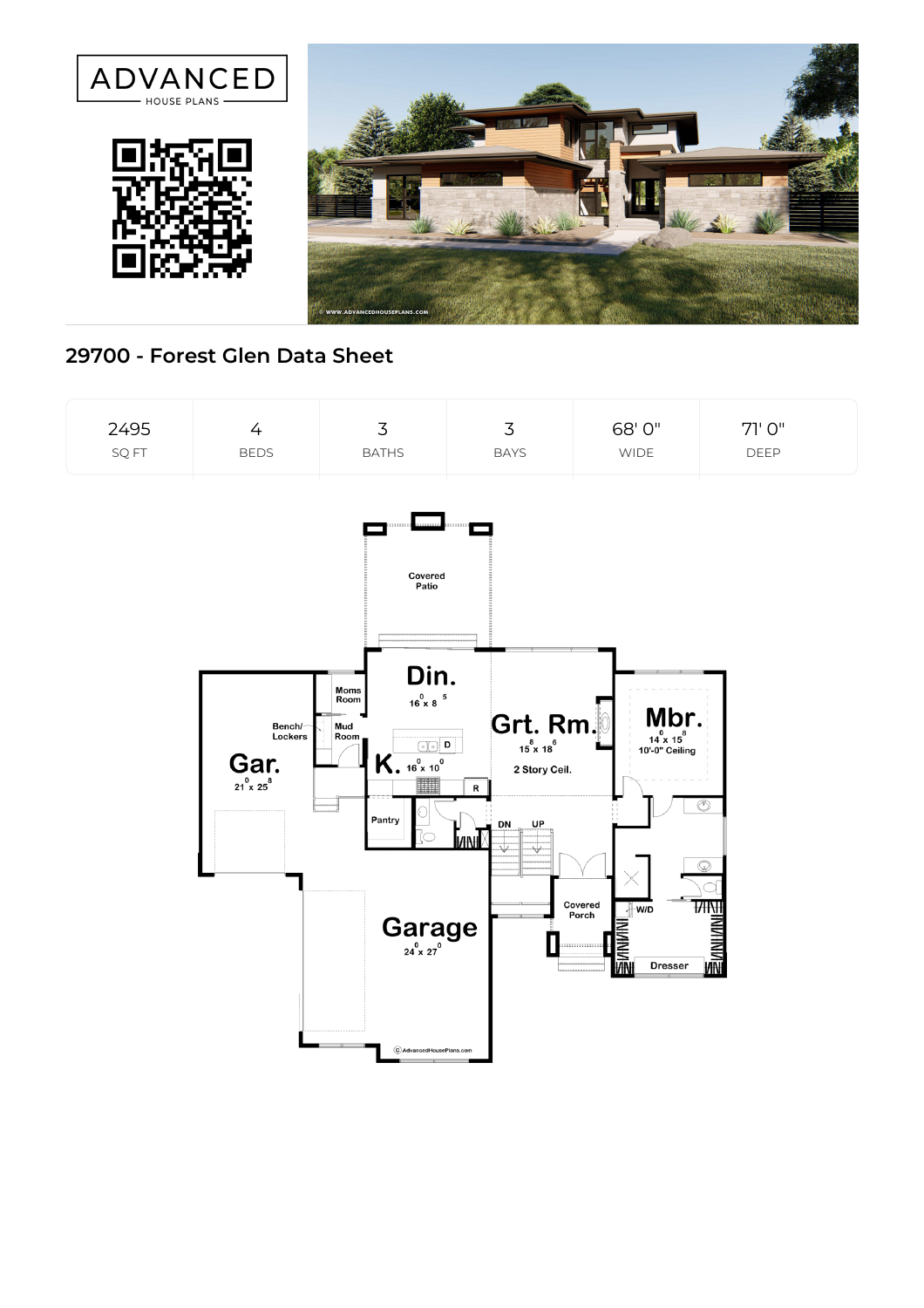

## **Construction Specs**

| Layout                                                                        |                |
|-------------------------------------------------------------------------------|----------------|
| Bedrooms                                                                      | $\overline{4}$ |
| Bathrooms                                                                     | $\overline{3}$ |
| Garage Bays                                                                   | 3              |
| <b>Square Footage</b>                                                         |                |
| Main Level                                                                    | 1594 Sq. Ft.   |
| Second Level                                                                  | 901 Sq. Ft.    |
| Garage                                                                        | 1102 Sq. Ft.   |
| <b>Total Finished Area</b>                                                    | 2495 Sq. Ft.   |
| <b>Exterior Dimensions</b>                                                    |                |
| Width                                                                         | 68' 0"         |
| Depth                                                                         | 71' O"         |
| <b>Default Construction Stats</b><br>Stats are unique to the individual plan. |                |